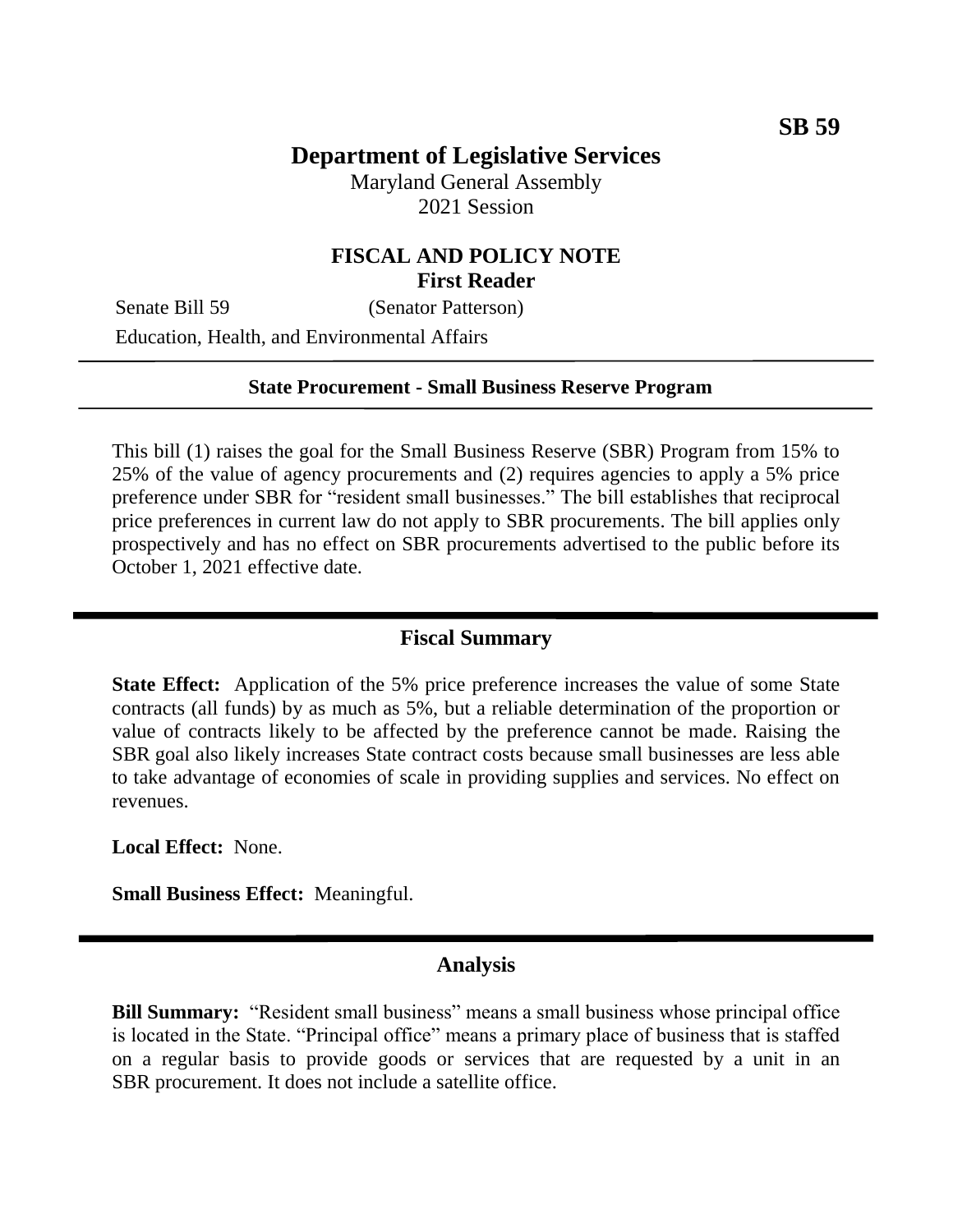The 5% price preference for resident price preferences applies to all SBR-designated contracts. However, if the contract is awarded on the basis of the bid or proposal being the most favorable to the State within SBR (rather than based on price alone), the preference may not be applied if it conflicts with a federal law or grant affecting the procurement contract.

# **Current Law:**

# *Small Business Reserve Program*

SBR requires most State agencies to structure their procurements so that at least 15% of the total dollar value of their procurements is made directly to small businesses; Chapter 438 of 2017 raised the goal from 10% to 15%. Under regulations governing the program, each agency must prepare an annual forecast of its total procurement spending. The agency must then develop a plan to allocate at least 15% of its forecasted spending to contracts for small businesses serving as prime contractors. Under Chapter 438, an agency can apply toward its total SBR participation goal only payments made under a contract that was *designated* as an SBR procurement (not all payments to small businesses). The Special Secretary of Small, Minority, and Women Business Affairs must, in consultation with the Attorney General, establish standards and guidelines for participation in SBR every five years.

Chapter 75 of 2004 established SBR and defined a small business as either a certified minority-owned business or a business other than a broker that is independently owned and operated, not a subsidiary of another firm, and not dominant in its field of operation. In addition, Chapters 538 and 539 of 2012 (as amended by Chapter 76 of 2014) established that, to qualify as a small business under SBR, a business must meet *either* of the following criteria in its most recently completed three fiscal years:

- the firm did not employ more than 25 people in its retail operations; 50 people in either its wholesale or construction operations; or 100 people in either its service, manufacturing, or architectural and engineering operations; *or*
- average gross sales did not exceed \$2.0 million for manufacturing operations, \$3.0 million for retail operations, \$4.0 million for wholesale operations, \$4.5 million for architectural and engineering services, \$7.0 million for construction operations, and \$10.0 million for service operations.

Small businesses self-report their small business status by registering on eMaryland Marketplace Advantage, the State's online procurement portal. Chapter 119 of 2016 transferred responsibility for administering SBR from the Department General Services to the Governor's Office of Small, Minority, and Women Business Affairs and repealed its termination date, making the program permanent.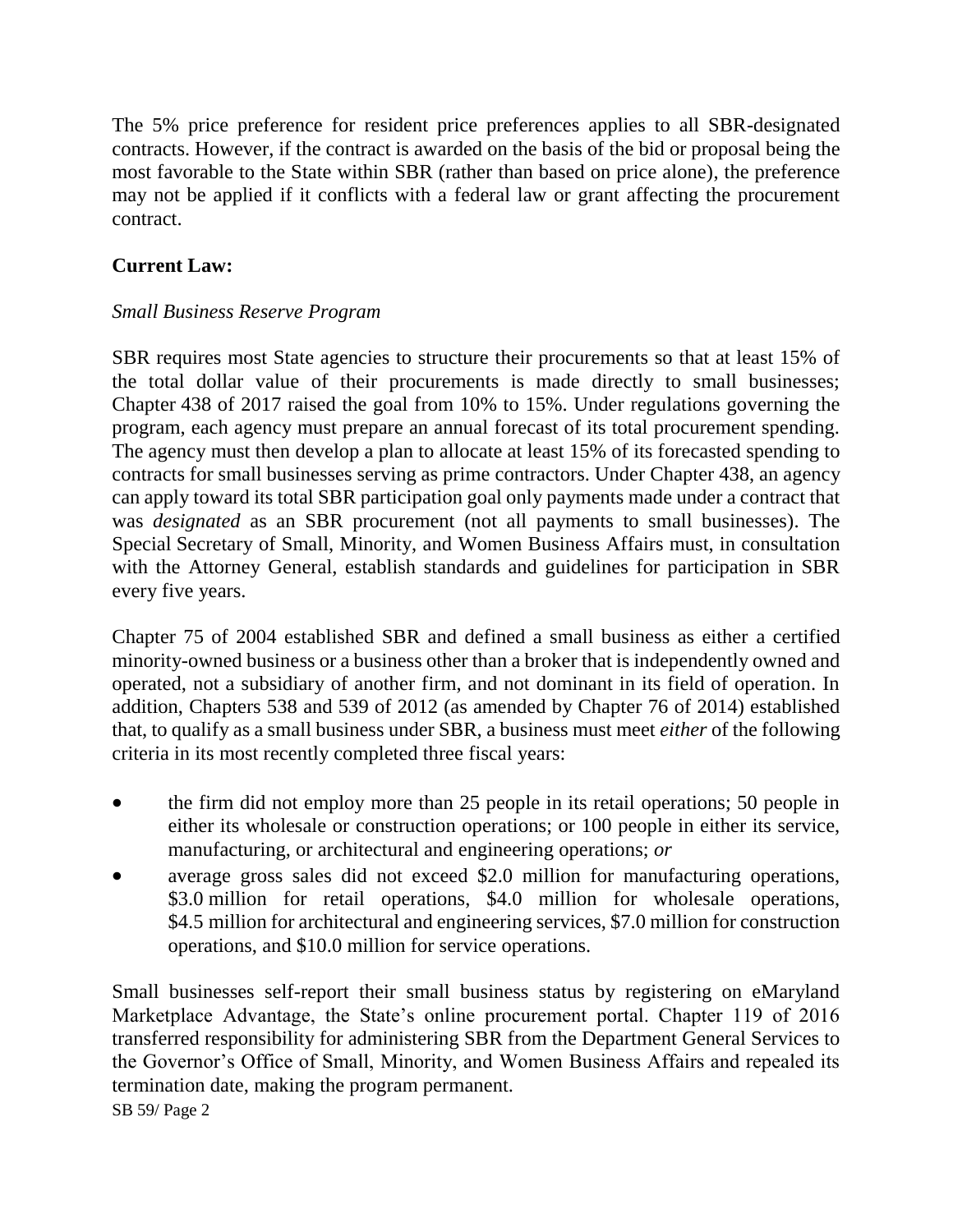### *Reciprocal Preferences*

In general, State procurement law does not authorize agencies to give preference to resident bidders or offerors over nonresident bidders or offerors. However, reciprocal preferences are allowed in instances where a nonresident bidder or offeror is from a state or jurisdiction that does give preference to resident bidders or offerors.

"Preference" is defined as a percentage preference, an employee residency requirement, or any other provision that favors a resident over a nonresident.

State agencies may apply reciprocal preferences when using either competitive sealed bidding or competitive sealed proposals to procure supplies or services, including architectural and engineering services, construction-related services, or energy performance contracts. For competitive sealed bidding, an agency may give a preference to a bidder from the State only if (1) the resident bidder is a responsible bidder; (2) the lowest responsive bid is by a bidder from another state; (3) the state in which the nonresident bidder is located gives a preference to its residents; and (4) the preference does not conflict with a federal law or grant affecting the contract.

For competitive sealed proposals, an agency may apply a preference to a resident offeror if (1) a responsible nonresident offeror submits a proposal; (2) the state in which the nonresident offeror is located gives a preference to its residents; and (3) the preference does not conflict with a federal law or grant affecting the contract.

Procuring agencies may request specified information from nonresident bidders or offerors regarding any resident preference given by the state in which they are located. The agencies may give the same preference given by the state in which the nonresident bidder or offeror is located.

A "responsive bid" is a bid that is submitted in accordance with relevant procurement law and conforms in all material respects to the invitation for bids; "responsive offer" is not a defined term in State law. A "responsible bidder or offeror" is a person who (1) has the capability in all respects to perform fully the requirements for a procurement contract and (2) possesses the integrity and reliability that will ensure good faith performance.

**Small Business Effect:** Small businesses in the State benefit from (1) a greater proportion of State contracts being designated for SBR and (2) the application of a 5% resident price preference on specified SBR procurements. However, to the extent that other states employ reciprocal preferences, small businesses may be disadvantaged if they pursue out-of-state procurements because Maryland's resident preference will trigger reciprocal resident preferences in other states (the bill prevents the State from applying a reciprocal preference